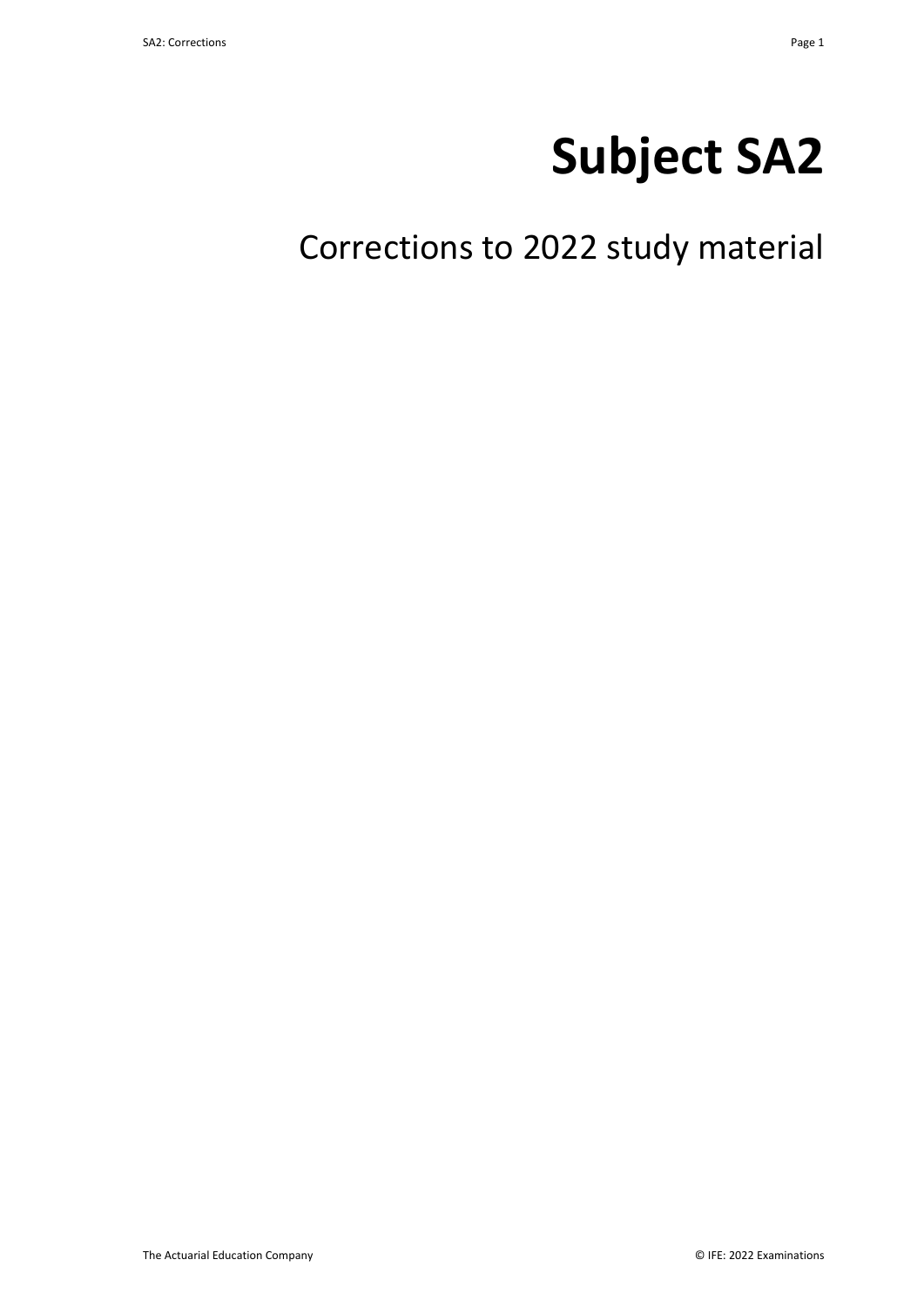## **0 Comment**

This document contains details of any errors and ambiguities in the Subject SA2 study materials for the 2022 exams that have been brought to our attention. We will incorporate these changes in the study material each year. We are always happy to receive feedback from students, particularly details concerning any errors, contradictions or unclear statements in the courses. If you have any such comments on this course please email them to SA2@bpp.com.

You may also find it useful to refer to the Subject SA2 threads on the Actuarial Discussion Forum. (You can reach the Forums by clicking on the 'Discussion Forums' button at the top of the ActEd homepage, or by going to www.acted.co.uk/forums/.)

## **Important note**

This document was created on  $7<sup>th</sup>$  January 2022.